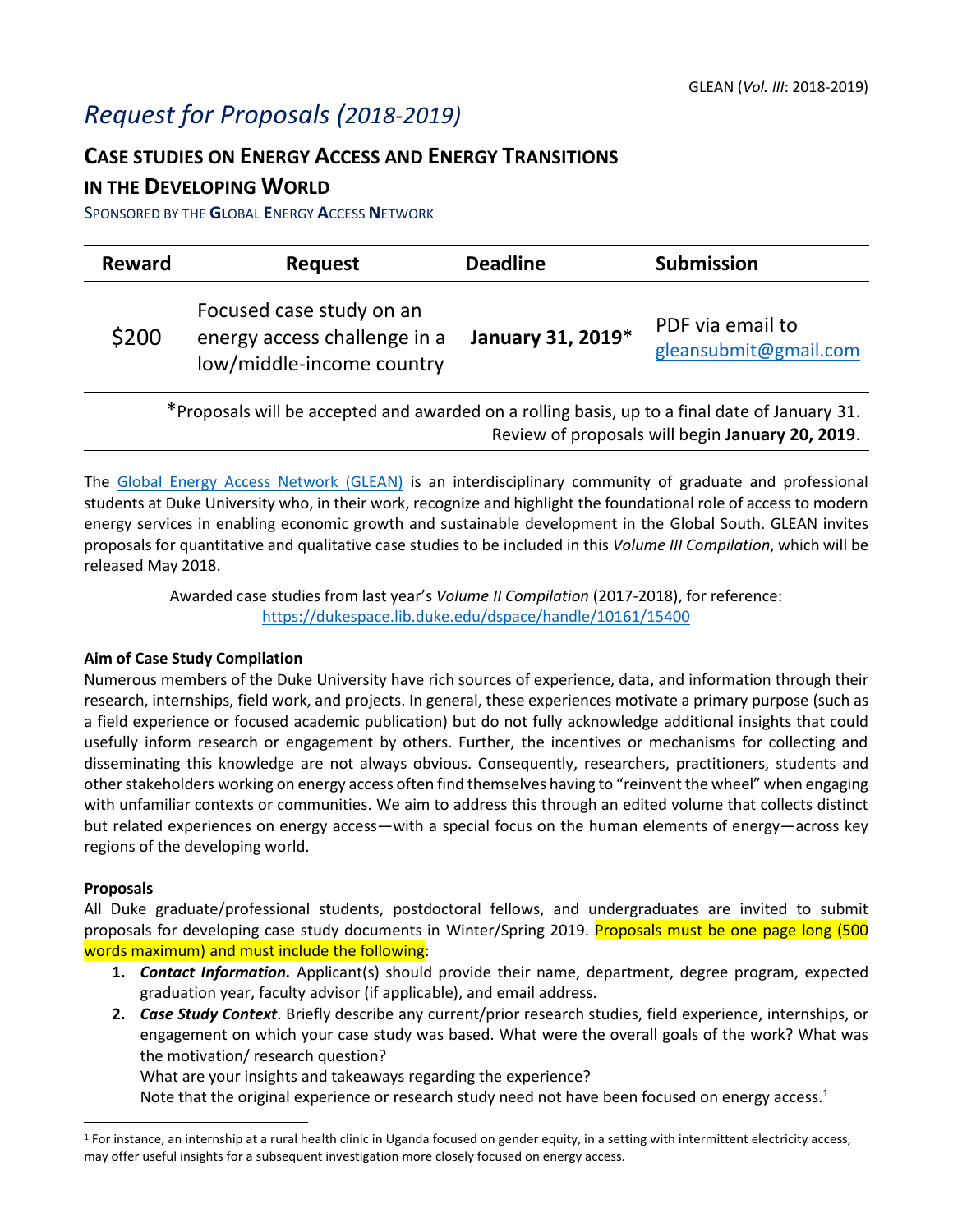- **3.** *Applicant(s) relation to the work.* What was your role in the research study/ experience? Did you directly participate in the field work? If so, briefly describe the field component, and when it occurred. If not, explain who did, and when; what is your relationship to that person/team?
	- *Reporting on someone else's experience: Plan for second-party analysis* If you were not involved with the original work associated with the proposed case study, concisely report how you are qualified to provide a suitable level of detail and insight.
- **4.** *Key Stakeholders.* Who are the relevant stakeholders in your case study area? (For example: households, NGOs, government agencies, small and medium enterprises, village-level groups, entrepreneurs, etc.) How and to what extent will your case study contribute to their understanding or engagement with the challenge you highlight?
- **5.** *Specific Theme(s) of Energy Use.* Define what energy thematic area your proposal engages with, including which energy service(s) (such as cooking, heating, lighting, transportation, etc.) you focus on. Proposals that address the following topics are encouraged, but submissions outside these areas are also welcome:
	- a. Adoption and use of improved household-level energy technologies
	- b. Impacts of reliance on traditional fuels (biomass and solid fuels) and technologies
	- c. Rural electrification: challenges, opportunities, and impacts
	- d. The role of household tastes, preferences, and behavior change in driving energy choices
- **6.** *Location.* List the city/region and country, and briefly describe the setting (urban, city outskirts, village, etc.), and any relevant demographic information. The study region should be in a country that World Bank lists as a *[low income](https://data.worldbank.org/income-level/low-income)* (e.g., Haiti), *[lower-middle](https://data.worldbank.org/income-level/lower-middle-income) income* (e.g., India, Nicaragua, Vietnam), or *[upper-middle](https://data.worldbank.org/income-level/upper-middle-income)  [income](https://data.worldbank.org/income-level/upper-middle-income) country* (e.g., China, Colombia).
- **7.** *Summary and Potential for Future Engagement.* Summarize the insights/ideas you have for follow-up engagement. Why would other Duke students, faculty, or postdoctoral fellows find this setting/ your contributions interesting?

## Successful applicants will be awarded \$200 to develop a five-page (2,500 word) document on their submitted topic.

#### **Selection Criteria**

Proposals will be ranked according to the following selection criteria:

- Demonstrating relevance of the energy access challenge in the proposed setting in a thorough and insightful way (*35 points*)
- Demonstrating sufficient first-party knowledge or a realistic plan for second-party analysis (*15 points*)
- Relation to priority thematic and geographic areas (*10 points*)
- Quality of suggestions for follow-up engagement with relevant stakeholders (*10 points*)
- Overall quality, detail, and thoughtfulness of proposal (*30 points*)

#### **Winter/Spring 2019 timeline for funded proposals**

Once funded, successful proposals must adhere to the following timeline:

- February 23 First draft due
- March 5 Comments from steering committee provided
- March 27 Updated draft due
- April 5 Comments from steering committee provided
- April 19 Final submission

#### **Contact**

Questions or clarifications may be addressed to[: gleansubmit@gmail.com](mailto:gleansubmit@gmail.com)